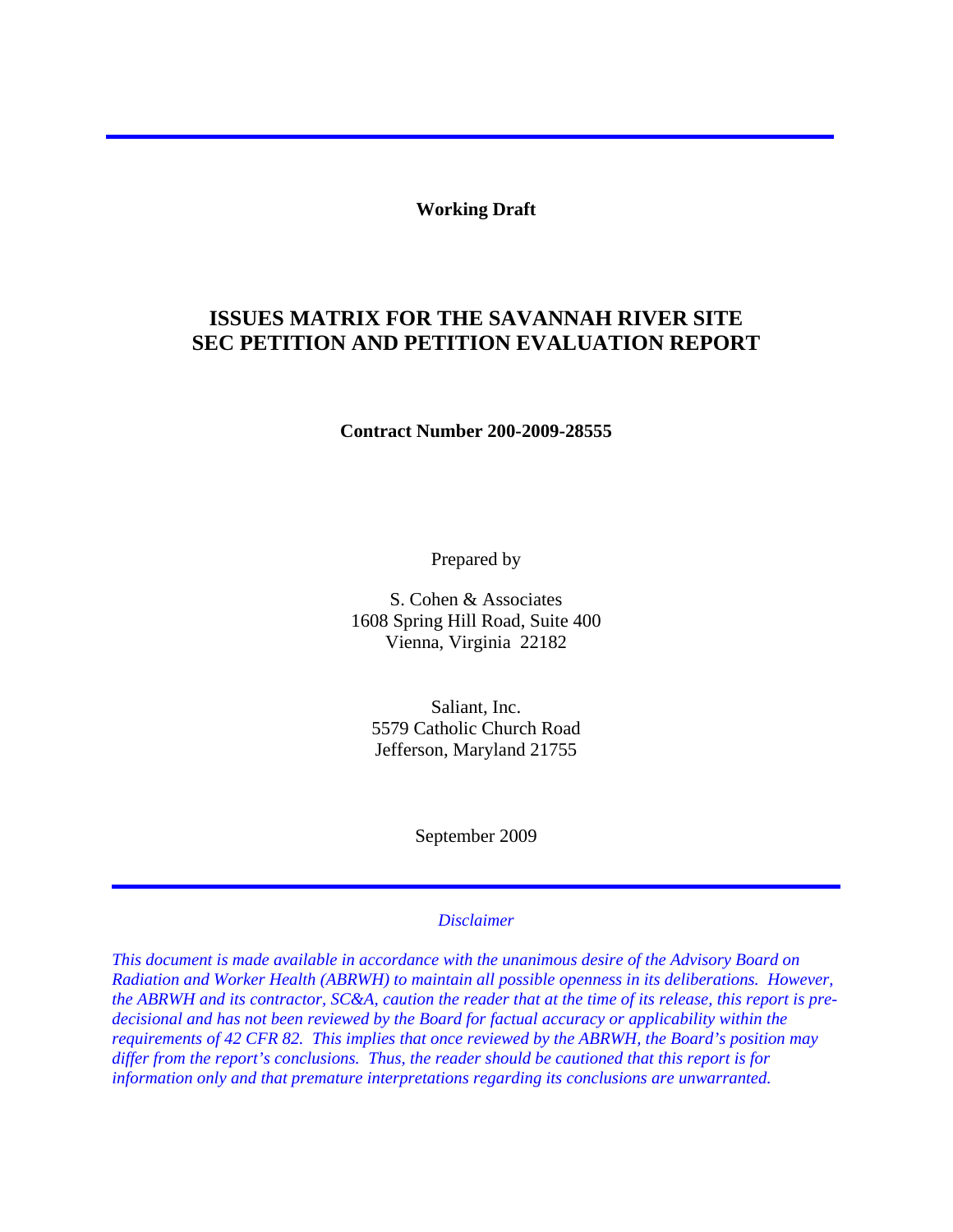### **INTRODUCTION**

This is a draft issues matrix for the Savannah River Site (SRS) SEC Petition and Petition Evaluation Report (ER), prepared pursuant to the Advisory Board of Radiation and Worker Health's charge to SC&A to review the SRS SEC Petition (Petition number SEC-00103) and its associated ER, published by NIOSH on November 14, 2008, and the request of the Chair of the Working Group, Mark Griffon, that a first draft of an SEC matrix be prepared.

This matrix is based in part on issues that are unresolved from the SC&A review of the SRS Site Profile and appear to be SEC issues at the present time, SC&A's review of NIOSH's ER of the SRS SEC petition published in November 2008, and SC&A's preliminary review of the petition that was performed prior to the publication of the NIOSH ER. It also draws on interviews completed by SC&A to date as part of its SEC petition review.

NIOSH continues to work on a number of issues after the publication of the ER, including thorium up to 1960, which was reserved in the ER; neutron data; and development of coworker models. SC&A is conducting interviews and document research in parallel with NIOSH's work (logistically coordinated with NIOSH, so as to enable DOE to use its support resources as efficiently as possible). Additional issues may be added or issues may be removed from this SEC matrix as SC&A and NIOSH research proceeds and analyses are presented and discussed in Working Group meetings.

It should be noted that the latest officially issued revision of the SRS technical basis document (TBD) is dated April 5, 2005. This is Revision 03 of the SRS TBD (ORAUT-TKBS-0003). Subsequent work was done with the intention of revising the TBD, but no revision has been published. A revision number "04-E" dated November 6, 2006, is available on the O-Drive and was discussed during Working Group meetings. We have referred to this in preparing this matrix. However, this is not an official version and is not available to the petitioners, so far as SC&A is aware. The latest version referred to in the ER is the April 5, 2005, revision (though it is incorrectly identified as Rev. 02, ER, p. 84).

Reference is made to these earlier documents (including documentation connected to the TBD comment resolution process) only as necessary to establish the status of the issue in the SEC context, if such a reference is necessary beyond the discussion in the ER.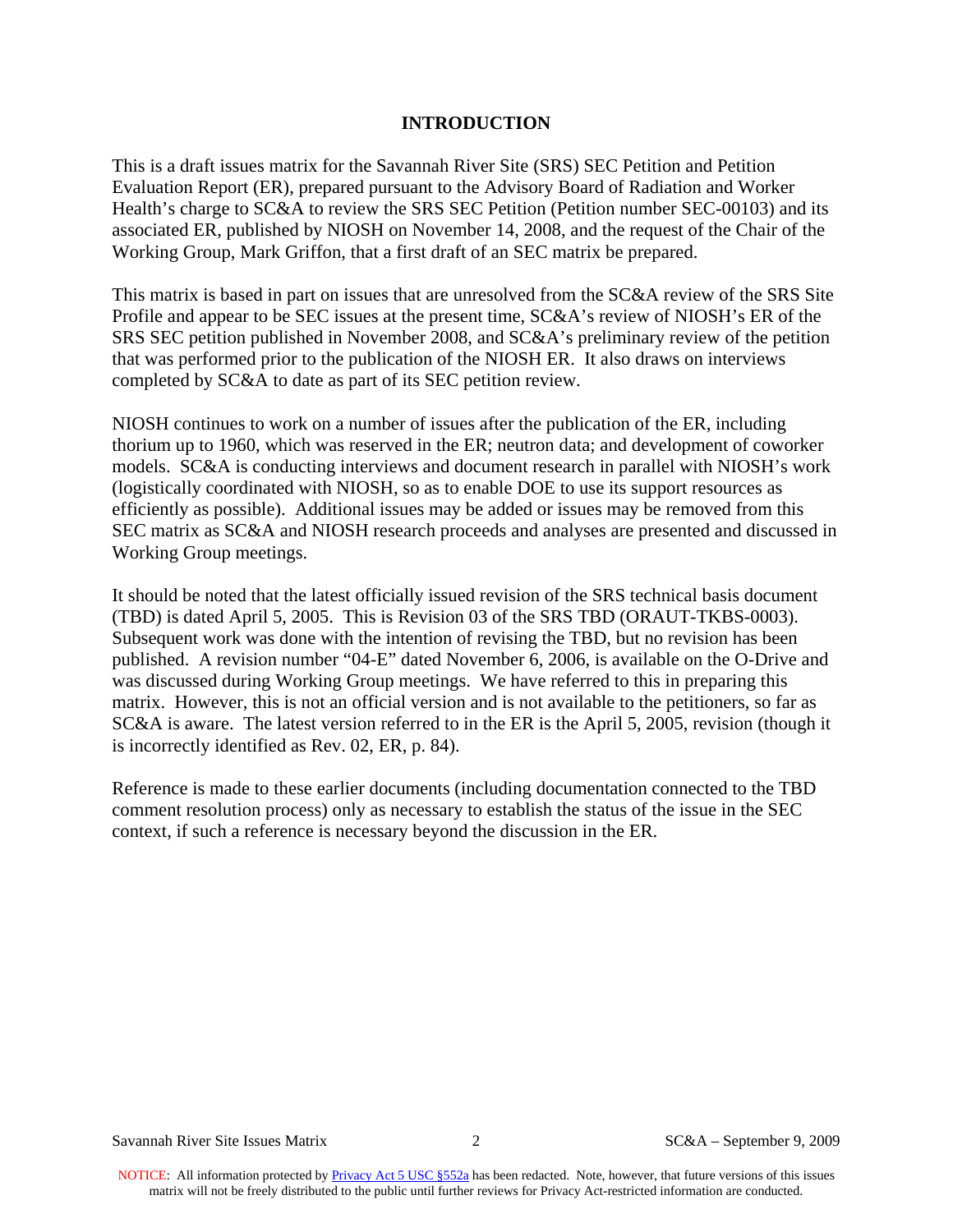| <b>SEC</b><br><b>Comment</b><br>No. | <b>Issue Brief</b>             | <b>ER Section</b><br>No. | <b>Issue Description</b>                                                                                                                                                                                                                                                                                                                                                                                                                                                                                                                             | <b>TBD Matrix</b><br>No. or<br><b>Review</b><br><b>Section No.</b> | <b>ER Position</b>                                                                                                                                                                                                                                                                                                                      | <b>Comments, History and</b><br><b>Current Status</b>                                                                                                             |
|-------------------------------------|--------------------------------|--------------------------|------------------------------------------------------------------------------------------------------------------------------------------------------------------------------------------------------------------------------------------------------------------------------------------------------------------------------------------------------------------------------------------------------------------------------------------------------------------------------------------------------------------------------------------------------|--------------------------------------------------------------------|-----------------------------------------------------------------------------------------------------------------------------------------------------------------------------------------------------------------------------------------------------------------------------------------------------------------------------------------|-------------------------------------------------------------------------------------------------------------------------------------------------------------------|
| 1                                   | Thorium $-$<br>pre-1960        | 7.1.1.8                  | NIOSH has reserved thorium dose<br>reconstruction for the period up to<br>December 31, 1959. The ER states<br>that there are 224 urinalysis<br>samples for thorium in 1956. No<br>bioassay samples have been found<br>after that (ER, p. 53). No data or<br>coworker models have been<br>provided. Issue is, in part, a carry-<br>over from the SC&A site profile<br>review. No data have been<br>provided either for construction or<br>non-construction workers.                                                                                   | 1c.                                                                | The NIOSH ER reserves the<br>thorium internal dose-related data<br>prior to 1960. There are currently<br>no data for doing internal dose<br>reconstruction for thorium.                                                                                                                                                                 | NIOSH has not yet provided the data or<br>coworker model for thorium (or in the<br>alternative, initiated an addition to the<br>SEC class) as of August 15, 2009. |
| $\overline{2}$                      | Thorium from<br>Jan 1, 1960 on | 7.1.1.8                  | Post-1960 thorium. This issue is<br>partly a carry-over from the TBD.<br>NIOSH has not provided thorium<br>data for the period starting on<br>January 1, 1960. There is no<br>analysis showing that the<br>production worker intakes of<br>thorium in this period can be<br>bounded. No analysis of the<br>relationship of bounding dose for<br>production workers to that of<br>construction and maintenance<br>workers has been provided. No<br>job-specific analysis has been<br>provided for differences among<br>types of construction workers. | 1c.                                                                | The ER states that in-vivo data are<br>available post-1960. NIOSH also<br>states "representative air<br>monitoring data" are available for<br>unencapsulated thorium before<br>1961. These would be used to<br>bound doses for production<br>workers "and therefore, for<br>construction and maintenance<br>trade workers" (ER, p. 54). | Neither the data nor the bounding dose<br>analysis for production workers have<br>been provided.                                                                  |

### **Part 1 – Internal Dose Issues**

Savannah River Site Issues Matrix 3 SC&A – September 9, 2009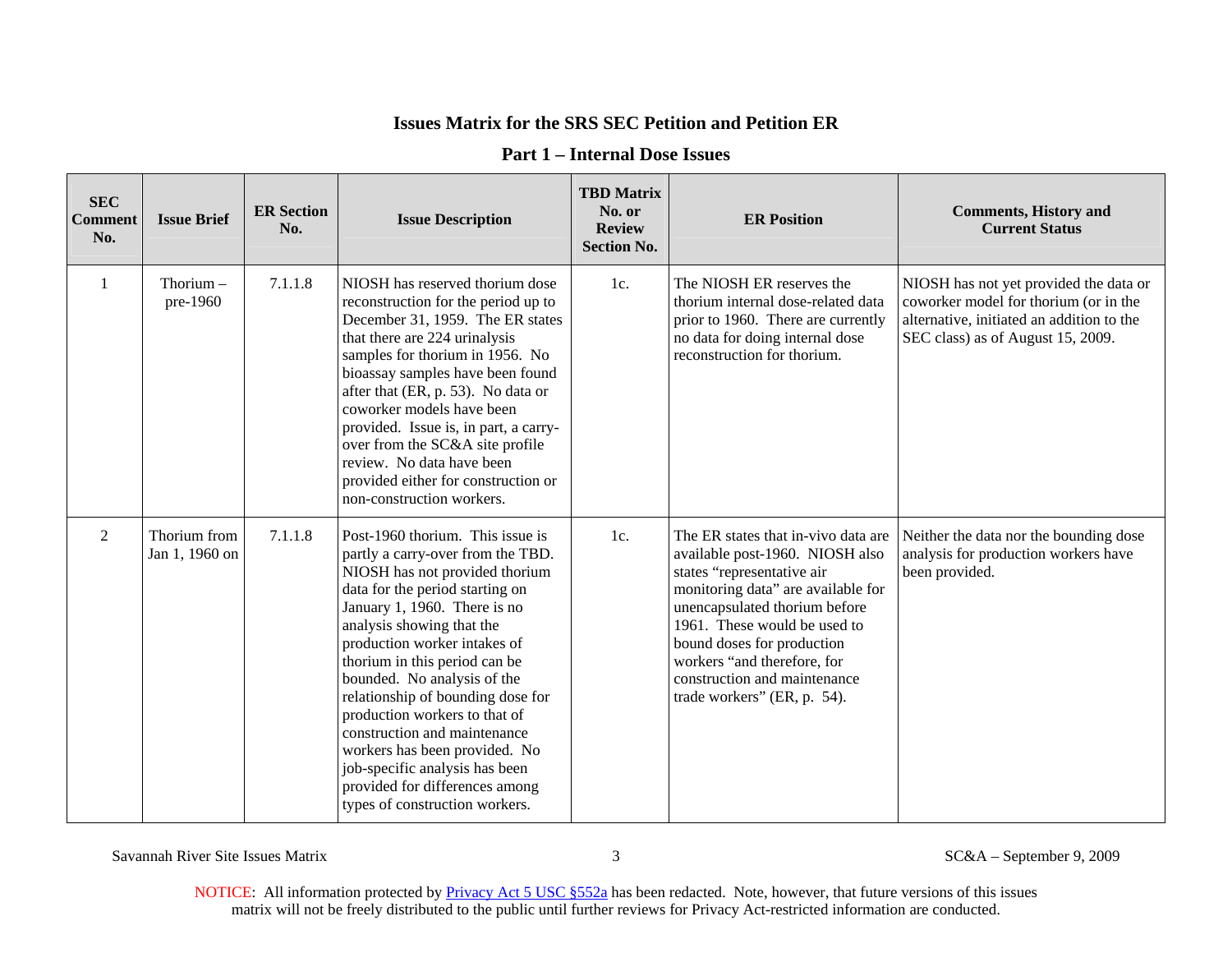| <b>Part 1 – Internal Dose Issues</b> |  |
|--------------------------------------|--|
|--------------------------------------|--|

| <b>SEC</b><br><b>Comment</b><br>No. | <b>Issue Brief</b> | <b>ER Section</b><br>No. | <b>Issue Description</b>                                                                                                                                                                                                                                                                                                                                                                                                                                                                                                                                                                                                                                                                                                                                                                                                                                                                                           | <b>TBD Matrix</b><br>No. or<br><b>Review</b><br><b>Section No.</b> | <b>ER Position</b>                                                                                     | <b>Comments, History and</b><br><b>Current Status</b>                                                                                                                                                                                                                                                                                                                                                                                                                                                                                                                                                                                                                                                   |
|-------------------------------------|--------------------|--------------------------|--------------------------------------------------------------------------------------------------------------------------------------------------------------------------------------------------------------------------------------------------------------------------------------------------------------------------------------------------------------------------------------------------------------------------------------------------------------------------------------------------------------------------------------------------------------------------------------------------------------------------------------------------------------------------------------------------------------------------------------------------------------------------------------------------------------------------------------------------------------------------------------------------------------------|--------------------------------------------------------------------|--------------------------------------------------------------------------------------------------------|---------------------------------------------------------------------------------------------------------------------------------------------------------------------------------------------------------------------------------------------------------------------------------------------------------------------------------------------------------------------------------------------------------------------------------------------------------------------------------------------------------------------------------------------------------------------------------------------------------------------------------------------------------------------------------------------------------|
| 3                                   | <b>RU</b>          | 7.1.1.2                  | This issue is in part a carry-over<br>from the SC&A TBD evaluation.<br>While Table A-2 of the TBD<br>contains some trace contaminant<br>data for the FA line, it provides no<br>references and no demonstration<br>that they are bounding, or that data<br>apply to all types of RU (involving<br>both military and non-military<br>isotope production), various<br>enrichments of recycled uranium,<br>and all periods. Some new trace<br>contaminant data were published in<br>Table 4-6 (p. 71) of Rev. 04-E of<br>the TBD (unpublished). The data<br>are from Crase and LaBone 2000.<br>The issues relating to this and other<br>cited data discussed in the SC&A<br>TBD review have not been<br>addressed in the ER. A timeline for<br>the RU operations has not been<br>published. No analysis of the<br>relationship of production worker<br>to construction and maintenance<br>workers has been published. | 1a.                                                                | ER does not contain trace<br>contaminant data. It refers to the<br>TBD for activity fractions (p. 46). | In the September 2006 comment<br>resolution matrix, NIOSH is noted as<br>planning to provide a table with trace<br>contaminant values in the next TBD<br>revision for the six impurities with<br>largest impact on dose, with different<br>impurities for DU or natural uranium and<br>enriched uranium. NIOSH also stated<br>that a generic OTIB was about to be<br>issued for recycled uranium. According<br>to the July 7, 2007, comment resolution<br>notes, "ORAUT-OTIB-0053, Dose<br><b>Reconstruction Considerations for</b><br>Recycled Uranium Contaminants, was to<br>be completed by December 2006, but has<br>not yet been posted." As of mid-August<br>2009, this has not yet been issued. |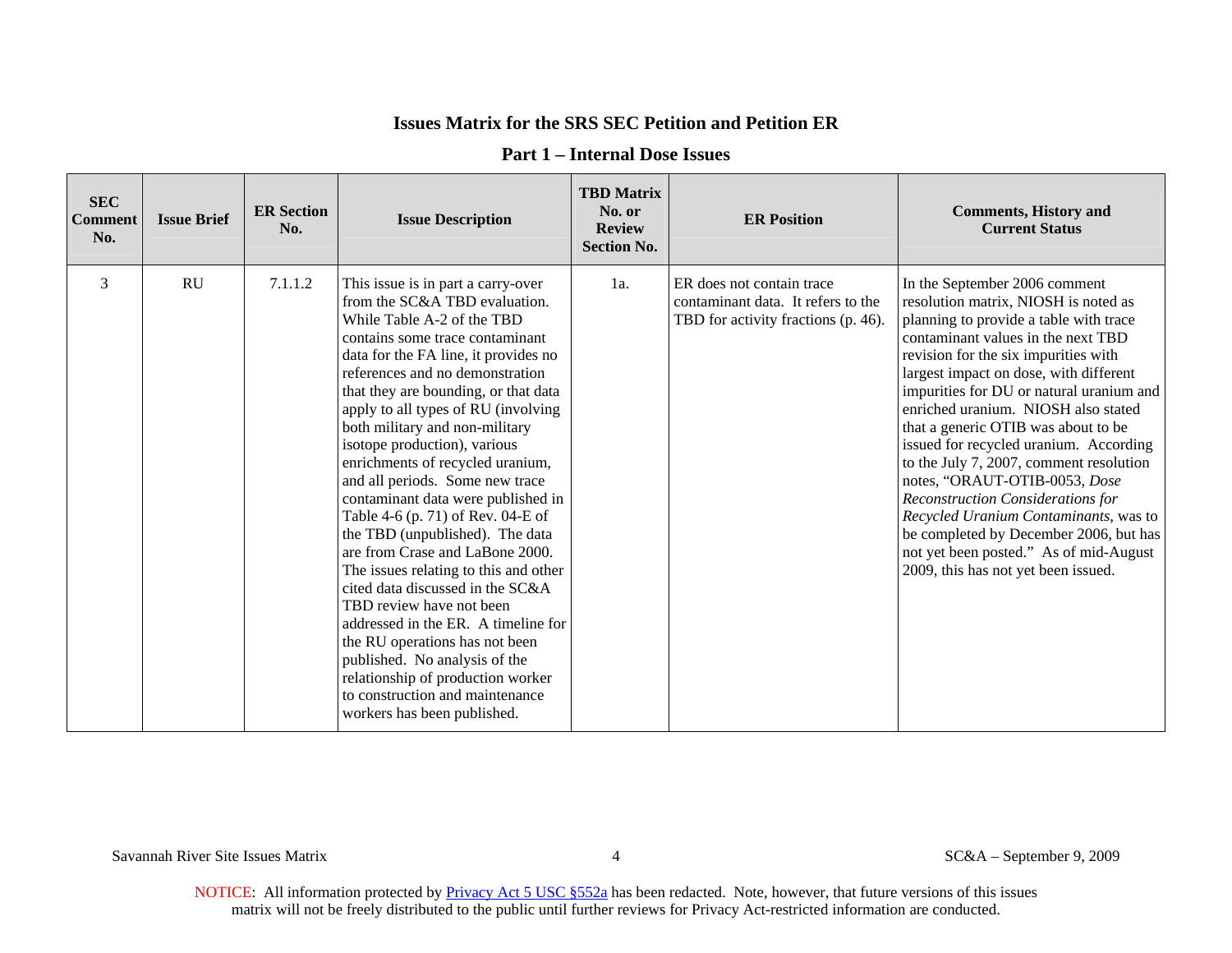| <b>SEC</b><br><b>Comment</b><br>No. | <b>Issue Brief</b>                   | <b>ER Section</b><br>No.           | <b>Issue Description</b>                                                                                                                                                                                                                                                                                                                                                                                                                                                                                                                                                                                                                                                                                                                                                                                                                                                                                                                                                                                                | <b>TBD Matrix</b><br>No. or<br><b>Review</b><br><b>Section No.</b> | <b>ER Position</b>                                                                                                                                                                                                                                                                                                                      | <b>Comments, History and</b><br><b>Current Status</b> |
|-------------------------------------|--------------------------------------|------------------------------------|-------------------------------------------------------------------------------------------------------------------------------------------------------------------------------------------------------------------------------------------------------------------------------------------------------------------------------------------------------------------------------------------------------------------------------------------------------------------------------------------------------------------------------------------------------------------------------------------------------------------------------------------------------------------------------------------------------------------------------------------------------------------------------------------------------------------------------------------------------------------------------------------------------------------------------------------------------------------------------------------------------------------------|--------------------------------------------------------------------|-----------------------------------------------------------------------------------------------------------------------------------------------------------------------------------------------------------------------------------------------------------------------------------------------------------------------------------------|-------------------------------------------------------|
| 4                                   | Trivalent<br>actinides Am,<br>Cm, Cf | 7.1.1.5,<br>$7.1.1.6$ ,<br>7.1.1.7 | Trivalent actinides: americium,<br>curium, and californium. There are<br>no data for curium-244 until 1963<br>(ER Figure 7-1). Data analysis and<br>co-worker models have not been<br>provided for any period. Relevance<br>of later data to earlier periods has<br>not been established. Relationship<br>between non-construction worker<br>and construction worker intakes for<br>trivalent radionuclides in the period<br>before monitoring began and after<br>monitoring began has not been<br>established. Where NIOSH<br>proposes to use gross alpha data<br>(e.g. for Cf-252, method for<br>selecting workers for assigning<br>dose and selecting the radionuclide)<br>have not been scientifically<br>established. The resulting dose<br>estimates would need to be<br>examined for validity and<br>reasonableness. Californium-252<br>assignment would also need to be<br>reviewed in relation to spontaneous<br>fission related organ doses<br>(including neutrons from<br>spontaneous fission after intake). | 1d.                                                                | NIOSH proposes to use measured<br>data or coworker models for<br>estimating dose with sufficient<br>accuracy (ER Sections 7.1.1.5 to<br>7.1.1.7). Since data were collected<br>for all three trivalent radionuclides<br>rather than each separately,<br>NIOSH proposes to assign the<br>result to Cf-252 as appropriate.<br>(ER, p. 51) | Remains open since the time of the TBD<br>reviews.    |

### **Part 1 – Internal Dose Issues**

Savannah River Site Issues Matrix 5 SC&A – September 9, 2009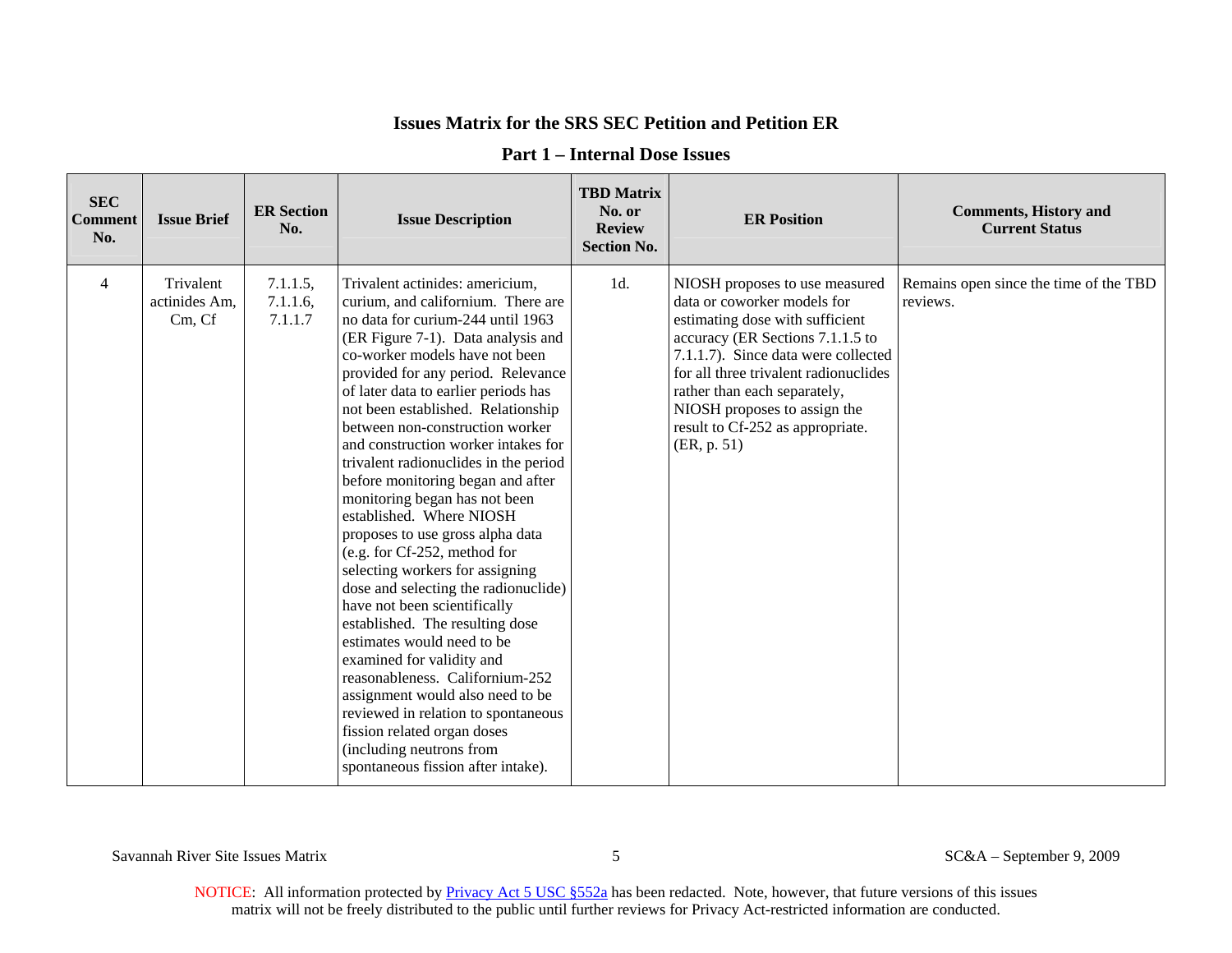| <b>Part 1 – Internal Dose Issues</b> |  |  |
|--------------------------------------|--|--|
|--------------------------------------|--|--|

| <b>SEC</b><br><b>Comment</b><br>No. | <b>Issue Brief</b>                    | <b>ER Section</b><br>No. | <b>Issue Description</b>                                                                                                                                                                                                                                                                                                                                        | <b>TBD Matrix</b><br>No. or<br><b>Review</b><br><b>Section No.</b> | <b>ER Position</b>                                                                                                                                                                              | <b>Comments, History and</b><br><b>Current Status</b>                                                                                                                                                                                                   |
|-------------------------------------|---------------------------------------|--------------------------|-----------------------------------------------------------------------------------------------------------------------------------------------------------------------------------------------------------------------------------------------------------------------------------------------------------------------------------------------------------------|--------------------------------------------------------------------|-------------------------------------------------------------------------------------------------------------------------------------------------------------------------------------------------|---------------------------------------------------------------------------------------------------------------------------------------------------------------------------------------------------------------------------------------------------------|
| 5                                   | Np-237                                | 7.1.1.4                  | Data analysis and coworker model<br>not provided. Adequacy of data for<br>coworker model not established.<br>Applicability of back-extrapolation<br>of data from 1960s and after to pre-<br>1960 period not established.<br>Relationship between construction<br>worker and non-construction<br>worker data not established.                                    |                                                                    | NIOSH proposes to use data for<br>the workers who were monitored<br>to reconstruct their dose and a<br>coworker model for the rest. Data<br>available from 1960 onward in<br>claimant database. |                                                                                                                                                                                                                                                         |
| 6                                   | Fission and<br>activation<br>products | 7.1.1.9                  | Validity of back-extrapolation of<br>Sr-90 data has not been established.<br>Adequacy of fission product<br>monitoring data for coworker<br>model has not been established.<br>Relationship of non-CW intake<br>estimates to CW intake estimates<br>for fission products has not been<br>established. The proposed<br>coworker model has not been<br>published. |                                                                    | ER states that strontium<br>radioisotope monitoring began in<br>the "late 1950s."                                                                                                               |                                                                                                                                                                                                                                                         |
| $\overline{7}$                      | $Co-60$                               | 7.1.1.10                 | Validity of use of FP data prior to<br>1960 has not been established;<br>relationship of non-CW data to CW<br>data has not been established.<br>Coworker model has not been<br>published.                                                                                                                                                                       | 1e.                                                                | Individual bioassay data or<br>coworker model based on claimant<br>data will be used. Targets were<br>encapsulated (comment in TBD<br>matrix).                                                  | The potential similarity of the irradiation<br>of encapsulated sources is noted in the<br>July 7, 2007, Working Group meeting<br>notes. The issue was kept open, but no<br>action items were identified. ER does<br>not address the issue of incidents. |

Savannah River Site Issues Matrix 6 6 SC&A – September 9, 2009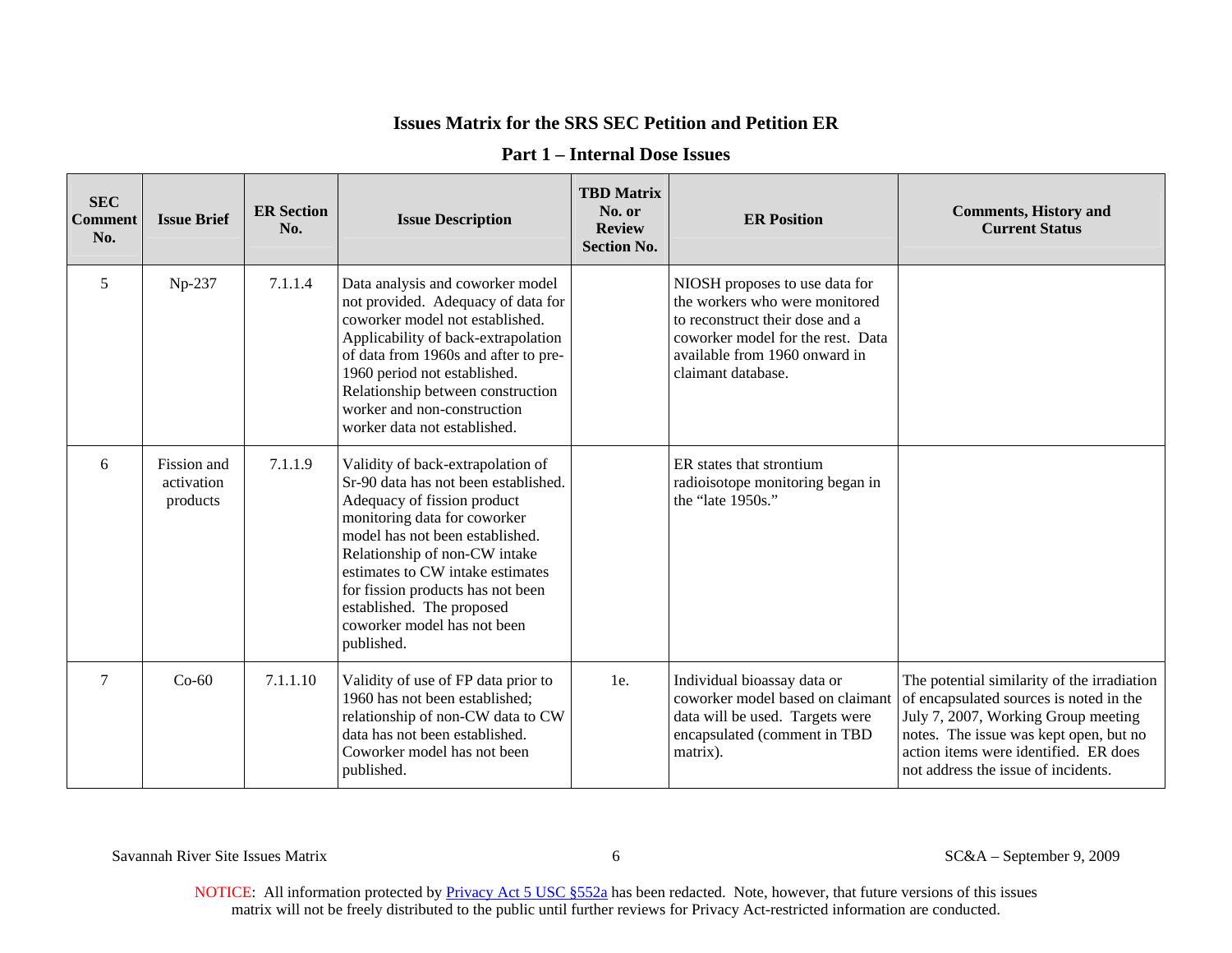### **Part 1 – Internal Dose Issues**

| <b>SEC</b><br><b>Comment</b><br>No. | <b>Issue Brief</b>                     | <b>ER Section</b><br>No. | <b>Issue Description</b>                                                                                                                                                                                                                                                                                                                                                                                                       | <b>TBD Matrix</b><br>No. or<br><b>Review</b><br><b>Section No.</b> | <b>ER Position</b>                                                                                                                                   | <b>Comments, History and</b><br><b>Current Status</b>                                                                                                                                                                                                                                                                                                                                                                 |
|-------------------------------------|----------------------------------------|--------------------------|--------------------------------------------------------------------------------------------------------------------------------------------------------------------------------------------------------------------------------------------------------------------------------------------------------------------------------------------------------------------------------------------------------------------------------|--------------------------------------------------------------------|------------------------------------------------------------------------------------------------------------------------------------------------------|-----------------------------------------------------------------------------------------------------------------------------------------------------------------------------------------------------------------------------------------------------------------------------------------------------------------------------------------------------------------------------------------------------------------------|
| 8.                                  | $Po-210$                               | 7.1.1.11                 | The coworker model has not been<br>published. Incidents are not<br>addressed. Relationship of CW to<br>non-CW intakes has not been<br>established.                                                                                                                                                                                                                                                                             | 1e.                                                                | Some bioassay data are available<br>for the few workers involved, and<br>a coworker model will be<br>developed for those without<br>individual data. |                                                                                                                                                                                                                                                                                                                                                                                                                       |
| 9                                   | Tritium                                | 7.1.1.1                  | NIOSH has not demonstrated that<br>the TBD approach of applying<br>environmental doses to<br>unmonitored workers (no badge, no<br>bioassay), and reporting level to<br>workers with external monitoring<br>only, is suitable for unmonitored<br>construction workers. NIOSH has<br>not demonstrated that it has a<br>bounding dose approach for tritium<br>for CW.                                                             | 8.                                                                 | Bioassay data are available and<br>unmonitored worker tritium<br>intakes can be estimated by using<br>the approach in the TBD.                       | SC&A's preliminary analysis indicates<br>that CW tritium intakes were larger than<br>those of non-CW intakes for most<br>periods. More analysis is needed by job<br>type. Adequacy of data for CW needs<br>examination (see below).                                                                                                                                                                                   |
| 10                                  | Special tritium<br>compounds<br>for CW |                          | ER does not discuss exposure of<br>CW to special tritium compounds.<br>Relationship of CW to non-CW<br>exposure to special tritium<br>compounds or some other means of<br>bounding CW exposure to them<br>needs to be established. OTIB-<br>0066, which discusses a method to<br>calculate doses due to exposure to<br>special tritium compounds, is not<br>specific to SRS and does not<br>discuss dose reconstruction issues | 8                                                                  | ER refers to OTIB-0066 for<br>special tritium compound<br>exposure.                                                                                  | SC&A's preliminary review of tritium<br>bioassay data indicate that, for most<br>periods, CW had higher bioassay results.<br>It is unclear if this was the result of<br>higher exposure or exposure to tritium<br>compounds with higher biological half-<br>lives, or both. SC&A TBD review also<br>specifically refers to exposure to tritium<br>compounds during decontamination and<br>decommissioning operations. |

Savannah River Site Issues Matrix 7 SC&A – September 9, 2009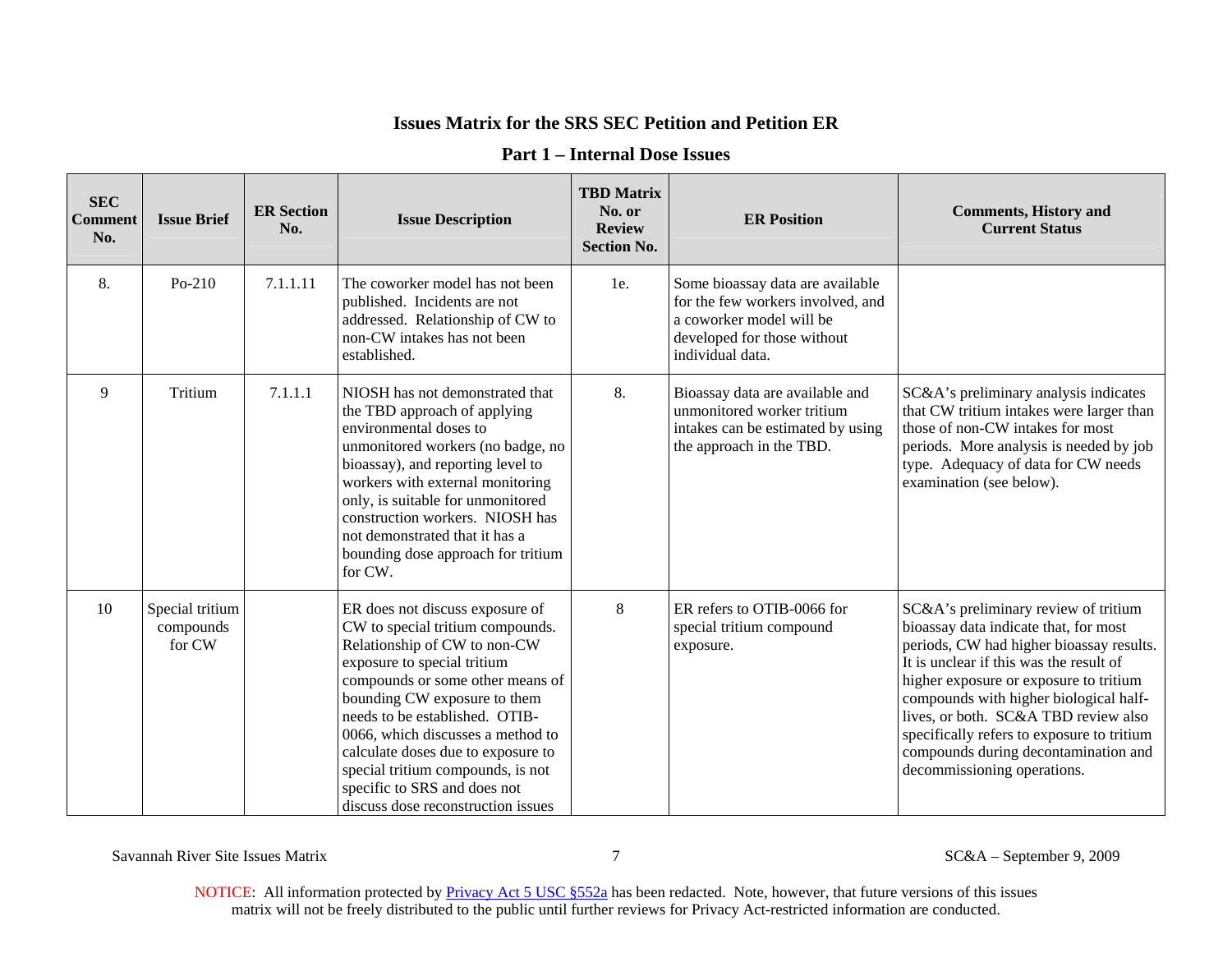| <b>SEC</b><br><b>Comment</b><br>No. | <b>Issue Brief</b>      | <b>ER Section</b><br>No. | <b>Issue Description</b>                                                                                                                                                                                                                                                                                                                                                                                                                                                                                                                                                                                                                                                                                                                                                                                                                                                                | <b>TBD Matrix</b><br>No. or<br><b>Review</b><br><b>Section No.</b> | <b>ER Position</b>                                                                                                                                                                                                                                                                                                                                                                                           | <b>Comments, History and</b><br><b>Current Status</b> |
|-------------------------------------|-------------------------|--------------------------|-----------------------------------------------------------------------------------------------------------------------------------------------------------------------------------------------------------------------------------------------------------------------------------------------------------------------------------------------------------------------------------------------------------------------------------------------------------------------------------------------------------------------------------------------------------------------------------------------------------------------------------------------------------------------------------------------------------------------------------------------------------------------------------------------------------------------------------------------------------------------------------------|--------------------------------------------------------------------|--------------------------------------------------------------------------------------------------------------------------------------------------------------------------------------------------------------------------------------------------------------------------------------------------------------------------------------------------------------------------------------------------------------|-------------------------------------------------------|
|                                     |                         |                          | for such compounds specific to<br>construction workers.                                                                                                                                                                                                                                                                                                                                                                                                                                                                                                                                                                                                                                                                                                                                                                                                                                 |                                                                    |                                                                                                                                                                                                                                                                                                                                                                                                              |                                                       |
| 11                                  | Exotic<br>radionuclides | $7.1.1.9$ in<br>part     | About 150 radionuclides were<br>produced at SRS, and targets were<br>fabricated there (TBD unpublished<br>Revision 04-E, p. 25). No analysis<br>of the production processes is<br>provided; nor is there any<br>description of incidents. The<br>incident database is incomplete,<br>which was one of SC&A's findings<br>in its TBD review (see below). The<br>lack of analysis may be parallel to<br>the situation at Y-12, where a large<br>number of isotopes were produced,<br>with the difference that at Y-12,<br>they were produced in accelerators,<br>and at SRS, they were produced in<br>reactors. No documentation of the<br>encapsulation processes is<br>provided. The exceptions to the<br>coverage of radionuclides by<br>whole-body counting are not<br>discussed. There is no discussion<br>of whether any of the target<br>materials were themselves<br>radioactive. | 1e. and 1f.                                                        | No explicit discussion of these 150<br>radionuclides is provided.<br>Revision 04-E of the TBD states<br>that "potential for intake was<br>minimal" because targets were<br>encapsulated and irradiated targets<br>were shipped offsite for product<br>recovery (p. 25). Whole-body<br>counting would take account of<br>"most" special radionuclides,<br>including Tm-170 (TBD matrix,<br>Sept. 06 version). |                                                       |

### **Part 1 – Internal Dose Issues**

Savannah River Site Issues Matrix 8 SC&A – September 9, 2009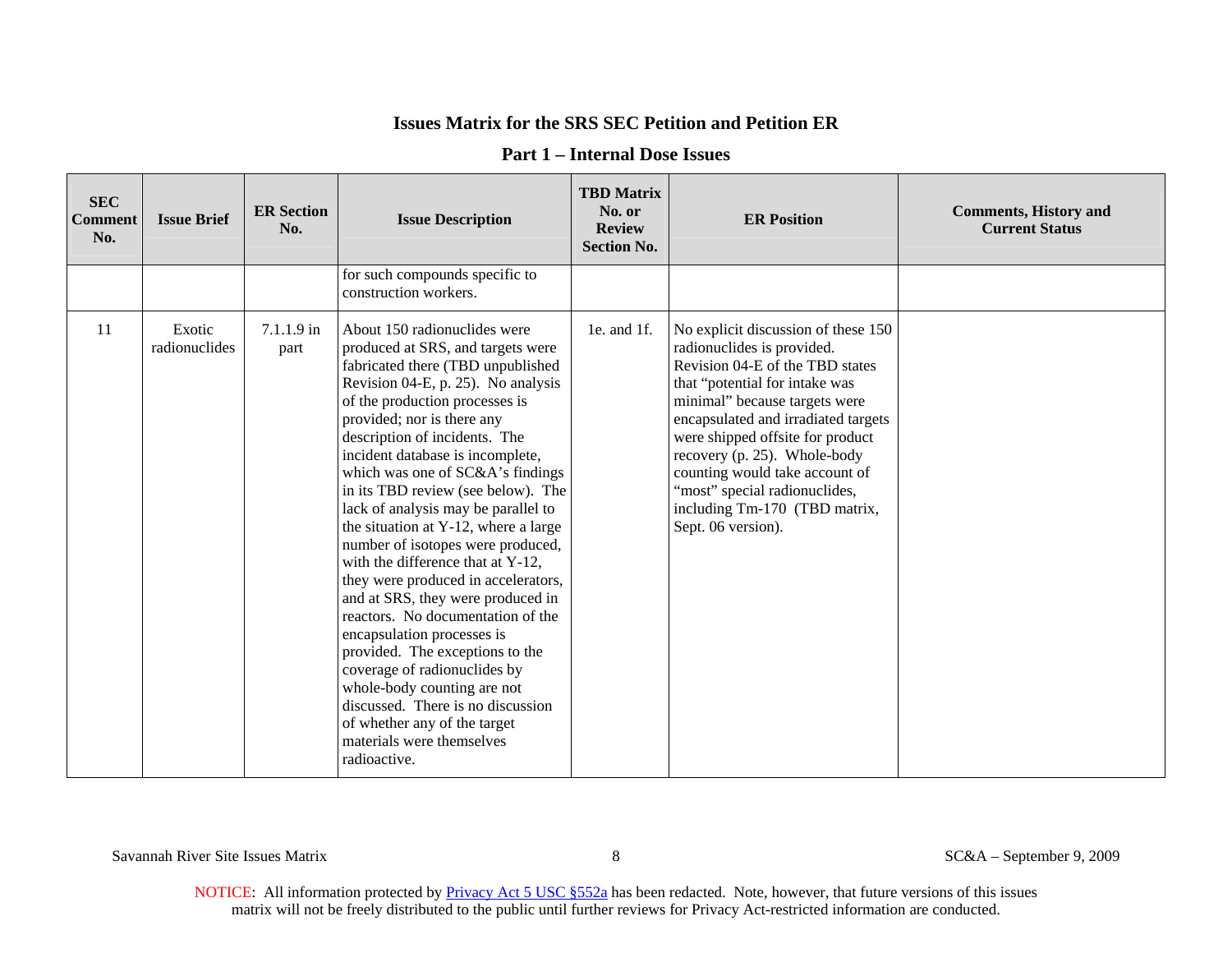| <b>SEC</b><br><b>Comment</b><br>No. | <b>Issue Brief</b>                   | <b>ER Section</b><br>No. | <b>Issue Description</b>                                                                                                                                                                                                                                                                                                                                                     | <b>TBD</b> Matrix<br>No. or<br><b>Review</b><br><b>Section No.</b> | <b>ER Position</b>                                                                                                                                                                                                                                                                                                                                                         | <b>Comments, History and</b><br><b>Current Status</b>                                                                                                                                                                                                                                                                                                                                                                                                                                                                                                                                                                                                                                                                                                                                                                                                                                                                                                                                                                                    |
|-------------------------------------|--------------------------------------|--------------------------|------------------------------------------------------------------------------------------------------------------------------------------------------------------------------------------------------------------------------------------------------------------------------------------------------------------------------------------------------------------------------|--------------------------------------------------------------------|----------------------------------------------------------------------------------------------------------------------------------------------------------------------------------------------------------------------------------------------------------------------------------------------------------------------------------------------------------------------------|------------------------------------------------------------------------------------------------------------------------------------------------------------------------------------------------------------------------------------------------------------------------------------------------------------------------------------------------------------------------------------------------------------------------------------------------------------------------------------------------------------------------------------------------------------------------------------------------------------------------------------------------------------------------------------------------------------------------------------------------------------------------------------------------------------------------------------------------------------------------------------------------------------------------------------------------------------------------------------------------------------------------------------------|
| 12                                  | Internal dose<br>due to<br>incidents | 5.2.3, 7.3.6             | The Special Hazards Investigations<br>list is incomplete. In its Tank Farm<br>Fault Tree Databank, the site<br>acknowledged that many early tank<br>farm area incidents were not<br>recorded (until 1965). NIOSH has<br>not addressed the evidence<br>provided in the SC&A TBD review<br>that there were incidents in the 200-<br>Area tank farms that were not<br>recorded. | TBD review<br>Section 5.6.2<br>and matrix<br>comment 4             | ER states that there are incident<br>records, including the Special<br>Hazards Investigation files. It<br>states that construction workers in<br>incidents were monitored and.<br>hence, it can reconstruct the dose<br>attributable to incidents (ER,<br>p. 29). No evidence of cover up of<br>incidents was found, and NIOSH<br>can bound dose in any case (ER<br>p. 71) | Construction worker interviews also<br>indicate that there were unrecorded<br>incidents, confirming tank farm Fault<br>Tree Databank documentation. SC&A<br>interviews indicate that often there was<br>no HP coverage, even when there were<br>incidents. An accident at the Heavy<br>Water Components Test Reactor was<br>also mentioned, and records relating to<br>this accident need to be investigated; it is<br>not discussed in the TBD or ER. The<br>issue of exposures due to incidents was<br>also raised in the petition. The petition<br>also raises the issue of cover-up of<br>incidents. While SC&A has not<br>addressed the issue of cover-ups, the<br>research so far indicates that there were<br>incidents that were not entered into the<br>Special Hazards Investigations list.<br>There is explicit recognition in the Fault<br>Tree Databank for the tank farms that<br>many incidents before 1965, including<br>high-level waste tank leaks, were not<br>recorded unless they were "of particular<br>interest." |

#### **Part 1 – Internal Dose Issues**

Savannah River Site Issues Matrix 9 SC&A – September 9, 2009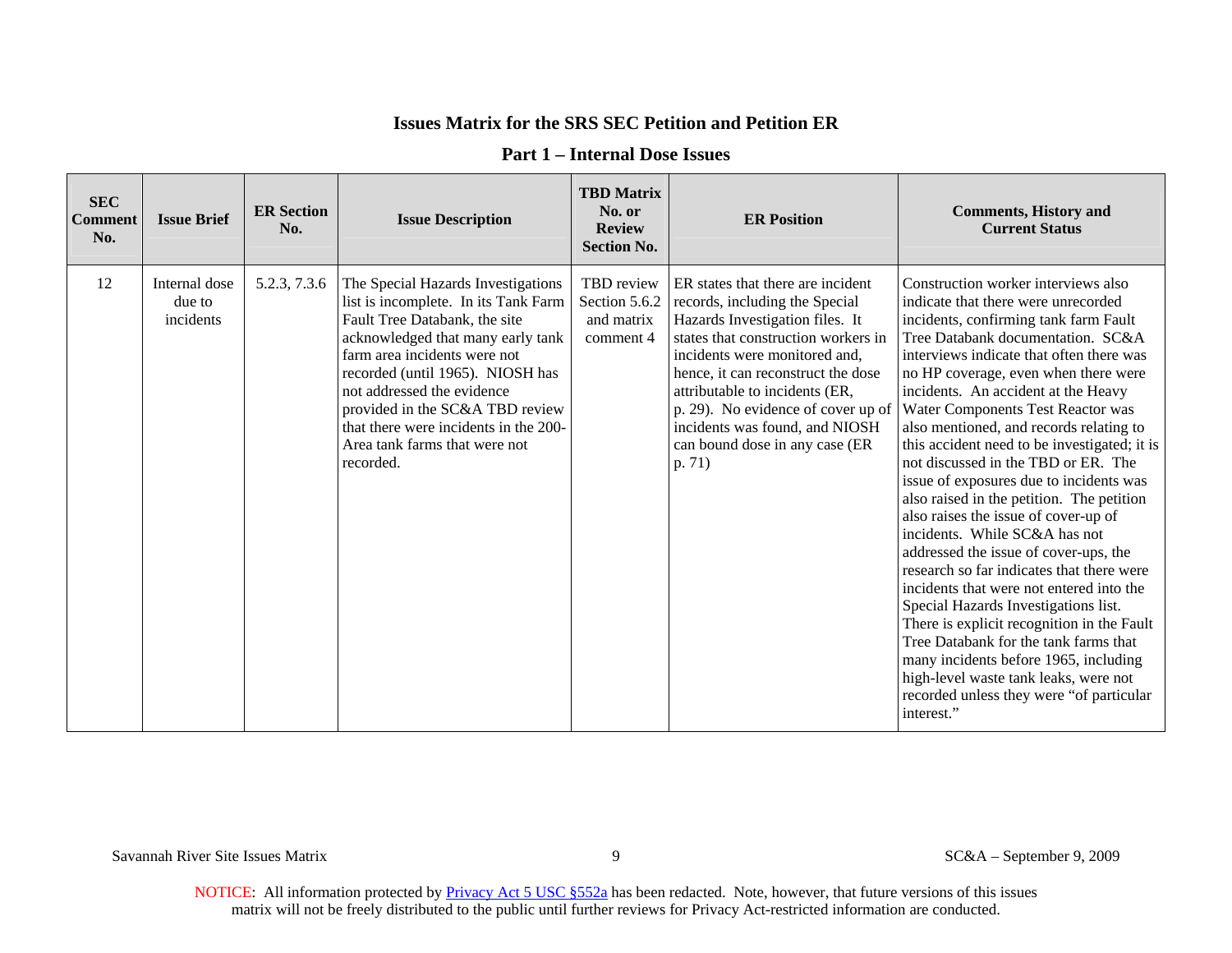#### **Part 1 – Internal Dose Issues**

| <b>SEC</b><br><b>Comment</b><br>No. | <b>Issue Brief</b>                                     | <b>ER Section</b><br>No. | <b>Issue Description</b>                                                                                                                                                                                                                                                                                                                                                                                                                                                                                                                     | <b>TBD Matrix</b><br>No. or<br><b>Review</b><br><b>Section No.</b> | <b>ER Position</b>                                                                                                                                                                           | <b>Comments, History and</b><br><b>Current Status</b>                                                                                                                                                                                                                                                                                                                                                                                                                                                                                                                                                                                                                                                                                                                                                                                                                                                                                                                             |
|-------------------------------------|--------------------------------------------------------|--------------------------|----------------------------------------------------------------------------------------------------------------------------------------------------------------------------------------------------------------------------------------------------------------------------------------------------------------------------------------------------------------------------------------------------------------------------------------------------------------------------------------------------------------------------------------------|--------------------------------------------------------------------|----------------------------------------------------------------------------------------------------------------------------------------------------------------------------------------------|-----------------------------------------------------------------------------------------------------------------------------------------------------------------------------------------------------------------------------------------------------------------------------------------------------------------------------------------------------------------------------------------------------------------------------------------------------------------------------------------------------------------------------------------------------------------------------------------------------------------------------------------------------------------------------------------------------------------------------------------------------------------------------------------------------------------------------------------------------------------------------------------------------------------------------------------------------------------------------------|
| 13                                  | Overall CW to<br>$non-CW$<br>internal dose<br>relation | 7.1                      | OTIB-0052 did not contain an<br>analysis specific to SRS for CW to<br>non-CW radionuclide intakes.<br>SC&A preliminary review of CW<br>and non-CW claimant bioassay<br>data compiled by NIOSH indicates<br>that the assumption that non-CW<br>intakes (as indicated by bioassay<br>data) would be generally higher<br>than for CW is not generally valid.<br>The adequacy of bioassay data for<br>constructing coworker models<br>needs to be examined for different<br>periods, areas, radionuclides, and<br>types of construction workers. |                                                                    | ER states that OTIB-0052 found<br>non-CW intakes "were generally<br>higher than construction trades<br>workers" (ER, p. 39). OTIB-0052<br>suggests a 1:1 ratio for CW to non-<br>CW intakes. | SC&A interviews indicate that CW<br>workers often did the same jobs as non-<br>CW workers, but, being lower down in<br>the hierarchy, were often assigned jobs<br>with greater exposure potential. CW to<br>non-CW bioassay average and 84 <sup>th</sup><br>percentile ratios greater than one in<br>several (but not all) cases examined in a<br>preliminary review by SC&A provide<br>quantitative evidence for this view.<br>DuPont had its own maintenance<br>workers, and there was considerable<br>overlap in the job descriptions between<br>these DuPont workers and construction<br>workers who were not DuPont<br>employees, according to SC&A worker<br>interviews. According to one interview,<br>the H-Area tank farm has more lax<br>radiation protection and less HP<br>coverage. Note also that one interviewee<br>indicated that CW put up their own tents<br>in tank farm work areas. Different<br>exposure patterns of CW were also<br>raised in the petition. |
| 14                                  | Special<br>Exposure<br>Conditions                      | 7.4.2                    | There are several areas of concern<br>that can be described as "special<br>exposure conditions," including<br>off-normal or unauthorized work<br>practices, burning of spent tributyl                                                                                                                                                                                                                                                                                                                                                        | <b>TBS Review</b><br>Section 5.10                                  | The ER states that NIOSH has<br>evaluated source terms, and that<br>NIOSH can reconstruct dose for<br>workers in tank farms, including<br>via use of coworker models (ER                     | SC&A Worker interviews done as part<br>of the SEC investigation also indicate<br>off-normal practices and high exposure<br>potential during certain types of work,<br>including in the Tank Farms.                                                                                                                                                                                                                                                                                                                                                                                                                                                                                                                                                                                                                                                                                                                                                                                |

Savannah River Site Issues Matrix 10 SC&A – September 9, 2009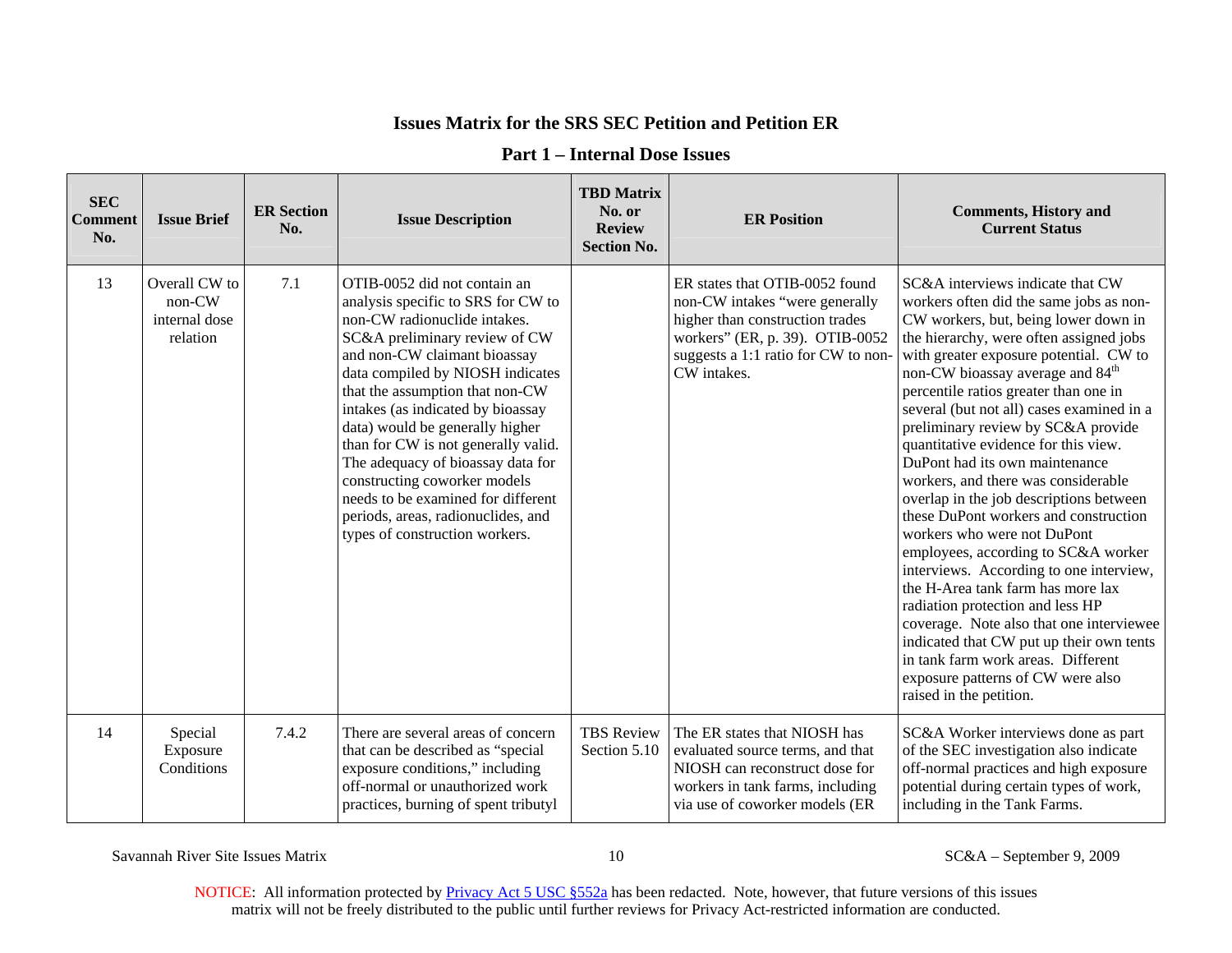#### **Part 1 – Internal Dose Issues**

| <b>SEC</b><br><b>Comment</b><br>No. | <b>Issue Brief</b>                                          | <b>ER Section</b><br>No. | <b>Issue Description</b>                                                                                                                                                                                           | <b>TBD Matrix</b><br>No. or<br><b>Review</b><br><b>Section No.</b> | <b>ER Position</b>                                                         | <b>Comments, History and</b><br><b>Current Status</b>                                                                                                                                                                                                                                      |
|-------------------------------------|-------------------------------------------------------------|--------------------------|--------------------------------------------------------------------------------------------------------------------------------------------------------------------------------------------------------------------|--------------------------------------------------------------------|----------------------------------------------------------------------------|--------------------------------------------------------------------------------------------------------------------------------------------------------------------------------------------------------------------------------------------------------------------------------------------|
|                                     |                                                             |                          | phosphate in open pans in the early<br>years (to $\sim$ 1970), and high<br>exposure potential during certain<br>authorized work practices, such as<br>opening tank risers or cleanup of<br>high-level waste leaks. |                                                                    | pp. 71-72).                                                                |                                                                                                                                                                                                                                                                                            |
| 15                                  | Construction<br>worker job<br>types                         |                          | Worker intakes and coworker<br>models may have to be built by<br>construction worker job type in<br>order to ensure that the models are<br>bounding doses (or more accurate<br>than bounding doses).               |                                                                    | ER assumes that non-CW internal<br>dose data will bound CW dose.           | Preliminary SC&A investigations<br>indicate that CW intakes were often<br>higher than non-CW intakes, and that<br>CW intakes varied significantly by job<br>type. The petition raises the issue of<br>especially hazardous working conditions<br>- see, for instance, Affidavit number 12. |
| 16                                  | OTIB-0075<br>validity for<br>$SEC$ use $-$<br>internal dose | 7.1, 7.3.4,<br>7.4.2     | The use of OTIB-0075, which<br>asserts representativeness of<br>claimant data for the whole worker<br>population for SRS construction<br>worker SEC, is questionable.                                              |                                                                    | Claimant samples are<br>representative of the entire worker<br>population. | This is a new TIB referred to in the SRS<br>ER. SC&A is doing a focused review<br>notably for internal dose at SRS.                                                                                                                                                                        |

Savannah River Site Issues Matrix 11 SC&A – September 9, 2009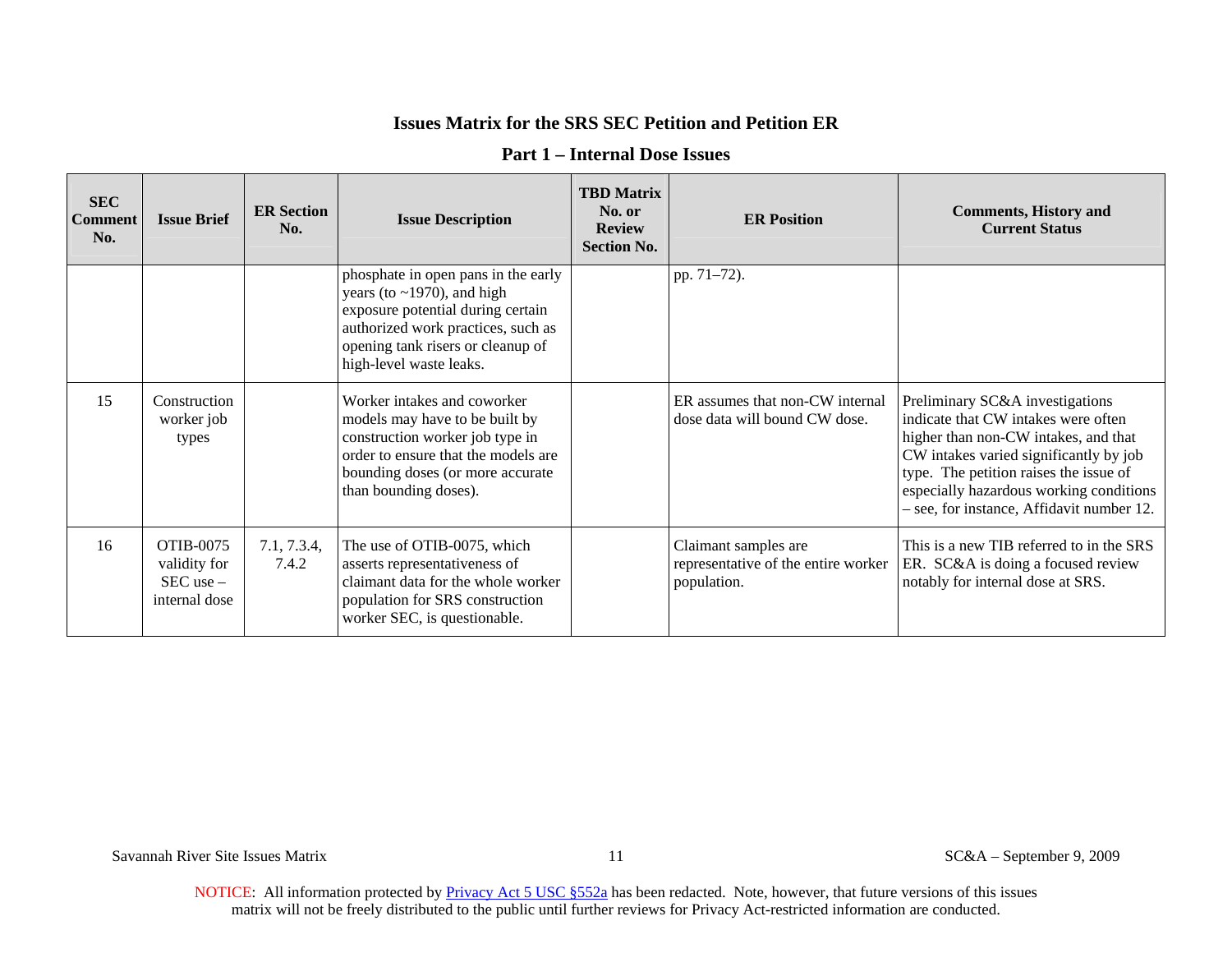#### **Part 2 – External Dose Issues**

| <b>SEC</b><br><b>Comment</b><br>No. | <b>Issue Brief</b>                     | <b>ER Section</b><br>No. | <b>Issue Description</b>                                                                                                                                                                                                                                                                                                                                                                                                                                                                                                                                                                                                                                                                                                   | <b>SC&amp;A TBD</b><br><b>Comment No.</b>              | <b>ER Position</b>                                                                                                                                                                                                                                          | <b>Comments, History, and</b><br><b>Current Status</b>                                                                                                                                                                                                                                                                                                 |
|-------------------------------------|----------------------------------------|--------------------------|----------------------------------------------------------------------------------------------------------------------------------------------------------------------------------------------------------------------------------------------------------------------------------------------------------------------------------------------------------------------------------------------------------------------------------------------------------------------------------------------------------------------------------------------------------------------------------------------------------------------------------------------------------------------------------------------------------------------------|--------------------------------------------------------|-------------------------------------------------------------------------------------------------------------------------------------------------------------------------------------------------------------------------------------------------------------|--------------------------------------------------------------------------------------------------------------------------------------------------------------------------------------------------------------------------------------------------------------------------------------------------------------------------------------------------------|
| 17                                  | Early neutron<br>dose to about<br>1961 | 7.2.2.2                  | Figure 7-3 of the ER (p. 65) shows<br>no neutron monitoring data for the<br>200-F Area until about 1958, and<br>generally less than 20 badges per<br>cycle until 1962 (except for part of<br>1959). This was "one of the<br>highest neutron-exposure areas at<br>SRS," according to the ER (p. 64).<br>The entire early period will have<br>to depend almost exclusively on<br>area neutron and photon<br>monitoring data. The relationship<br>of the n/p ratio data to workers and<br>their personnel neutron exposure<br>experience will need to be<br>established with essentially no<br>reference to actual monitoring<br>data. It is unclear whether there<br>are any early neutron monitoring<br>data for CW at all. |                                                        | n/p ratios are being developed<br>(see also next row).                                                                                                                                                                                                      | This issue was also raised by the<br>petitioners.                                                                                                                                                                                                                                                                                                      |
| 18                                  | Neutron dose                           | 6.2 and 7.2.2            | ER acknowledges unmonitored<br>dose at SRS due to neutrons, since<br>monitoring was required only<br>when area neutron dose rates were<br>in excess of 1 mrem per hour.<br>Neutron data are very sparse in<br>general up to the mid-1960s, and<br>sparse even after that. Work to<br>determine n/p ratios is ongoing.<br>Representativeness of area                                                                                                                                                                                                                                                                                                                                                                        | 4. Also see<br><b>SCA TBD</b><br>Review<br>Section 5.5 | ER states that work to determine<br>$n/p$ ratios is ongoing, and that a<br>coworker model would also be<br>developed. It also states that CW<br>workers were "generally not<br>assigned to work" in areas<br>expected to have the most neutron<br>exposure. | The SRS Working Group discussion on<br>neutron dose as presented by NIOSH was<br>in the context of different ratios for likely<br>compensable, likely non-compensable,<br>and best-estimate dose reconstructions.<br>This issue was still left as open. The ER<br>states that considerable research still<br>needs to be done to determine n/p ratios. |

Savannah River Site Issues Matrix 12 SC&A – September 9, 2009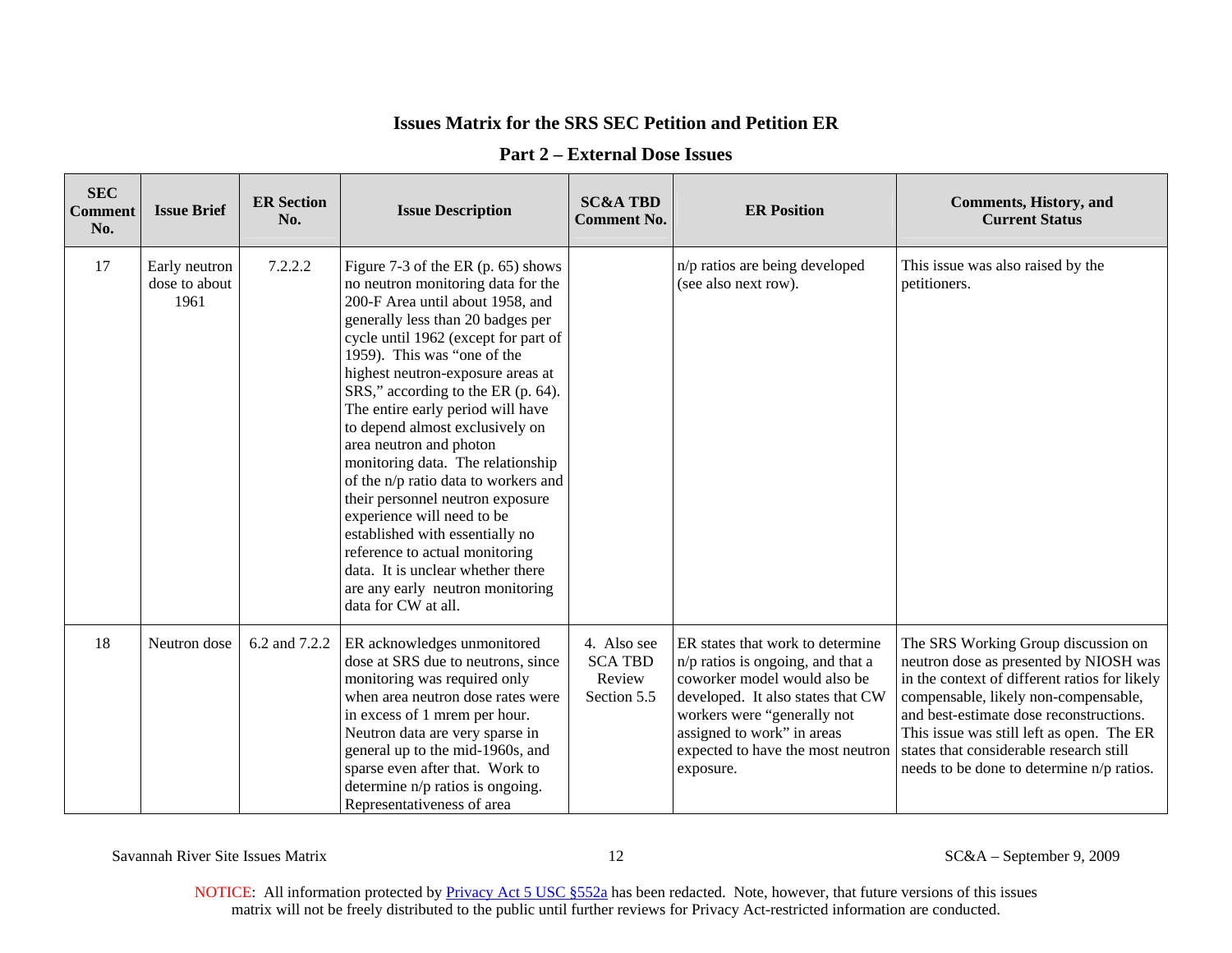#### **Part 2 – External Dose Issues**

| <b>SEC</b><br><b>Comment</b><br>No. | <b>Issue Brief</b> | <b>ER Section</b><br>No. | <b>Issue Description</b>                                                                                                                                                                                                                                                                                                                                                                                                                                                              | <b>SC&amp;A TBD</b><br><b>Comment No.</b> | <b>ER Position</b> | <b>Comments, History, and</b><br><b>Current Status</b> |
|-------------------------------------|--------------------|--------------------------|---------------------------------------------------------------------------------------------------------------------------------------------------------------------------------------------------------------------------------------------------------------------------------------------------------------------------------------------------------------------------------------------------------------------------------------------------------------------------------------|-------------------------------------------|--------------------|--------------------------------------------------------|
|                                     |                    |                          | monitoring for worker exposure<br>and representativeness of available<br>n/p data for all workers in the class<br>needs to be assessed.<br>Additionally, back extrapolation of<br>post-1972 data was proposed in<br>the TBD. It is unclear whether<br>there will be back extrapolation to<br>demonstrate bounding dose; if<br>there is, the validity of such back<br>extrapolation may need to be<br>examined.<br>Validity of assumption of low<br>neutron doses in the reactor areas |                                           |                    |                                                        |
|                                     |                    |                          | needs to be examined.<br>Validity of implicit assumption<br>that CW neutron doses were lower<br>than non-CW workers needs to be<br>examined in view of the higher<br>bioassay results for some periods<br>and radionuclides, including<br>plutonium in some periods.<br>ER does not explicitly discuss how<br>the general n/p ratios and<br>coworker models will be applied<br>to various types of construction<br>workers.                                                           |                                           |                    |                                                        |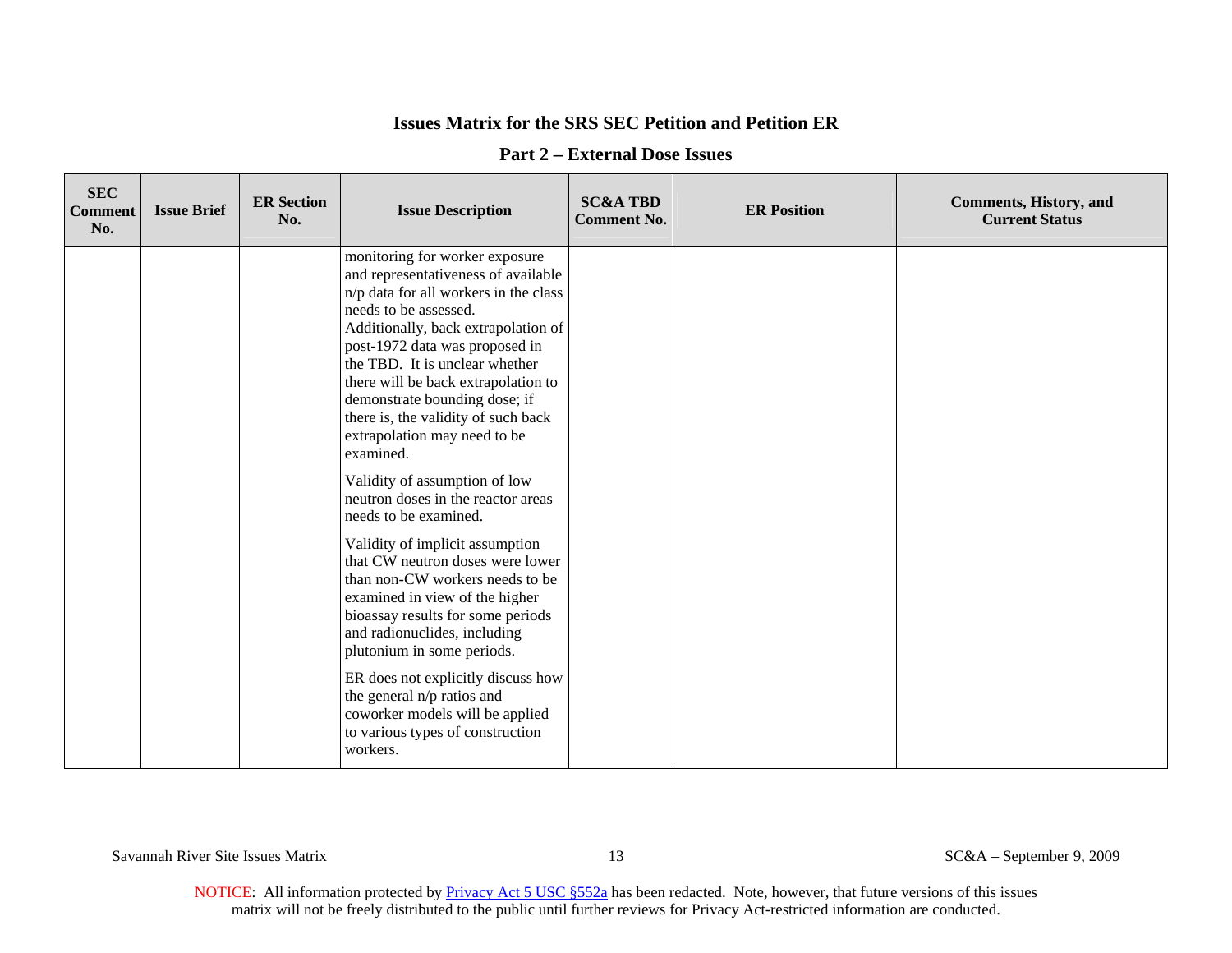### **Part 2 – External Dose Issues**

| <b>SEC</b><br><b>Comment</b><br>No. | <b>Issue Brief</b>                                                   | <b>ER Section</b><br>No. | <b>Issue Description</b>                                                                                                                                                                                                                                                                                                                                                                                                                                                                                                          | <b>SC&amp;A TBD</b><br><b>Comment No.</b> | <b>ER Position</b>                            | <b>Comments, History, and</b><br><b>Current Status</b>                                                                                                                                                                                                                                                                                                                |
|-------------------------------------|----------------------------------------------------------------------|--------------------------|-----------------------------------------------------------------------------------------------------------------------------------------------------------------------------------------------------------------------------------------------------------------------------------------------------------------------------------------------------------------------------------------------------------------------------------------------------------------------------------------------------------------------------------|-------------------------------------------|-----------------------------------------------|-----------------------------------------------------------------------------------------------------------------------------------------------------------------------------------------------------------------------------------------------------------------------------------------------------------------------------------------------------------------------|
| 19                                  | Test reactor<br>neutron dose                                         |                          | Neither the ER nor the TBD<br>analyze the neutron dose at the<br>Heavy Water Components Test<br>Reactor.                                                                                                                                                                                                                                                                                                                                                                                                                          |                                           | ER does not discuss this issue.               | SC&A interviews indicate an incident<br>took place at this reactor (crack in the<br>core). Incident records would need to be<br>investigated.                                                                                                                                                                                                                         |
| 20                                  | Tank Farm<br>exposure<br>geometry                                    |                          | NIOSH to estimate the geometry<br>of exposure in special work<br>situations, such as those described<br>in the F and H Area Tank Farm<br>Fault Tree Databank, and the<br>frequency with which these<br>corrections may need to be applied<br>to external dose. While correction<br>factors can, in principle, be<br>calculated, it is not clear that a<br>scientifically valid set of scenarios,<br>including time worked and<br>radiological conditions, can be<br>constructed. NIOSH has not<br>addressed this issue in the ER. | 5.6.3                                     | ER does not discuss this issue.               | As part of TBD comment resolution,<br>NIOSH was to evaluate geometry of<br>exposure in tank farm work, such as<br>clean-up spills, work on pipes and valves,<br>etc., where the source was at a lower<br>level than the badge. The question of<br>geometry of exposure is illustrated by<br>examples from the Fault Tree Databank<br>for the F and H Area tank farms. |
| 21                                  | External<br>exposure co-<br>worker data<br>adequacy for<br><b>CW</b> | 7.2.1.3                  | OTIB-0052 is claimant favorable<br>for a large majority of construction<br>workers. However, it is not so for<br>some categories. A bounding dose<br>(or better) demonstration needs to<br>be made for all CW job types.                                                                                                                                                                                                                                                                                                          |                                           | OTIB-0052 will suffice for<br>coworker model. |                                                                                                                                                                                                                                                                                                                                                                       |

Savannah River Site Issues Matrix 14 SC&A – September 9, 2009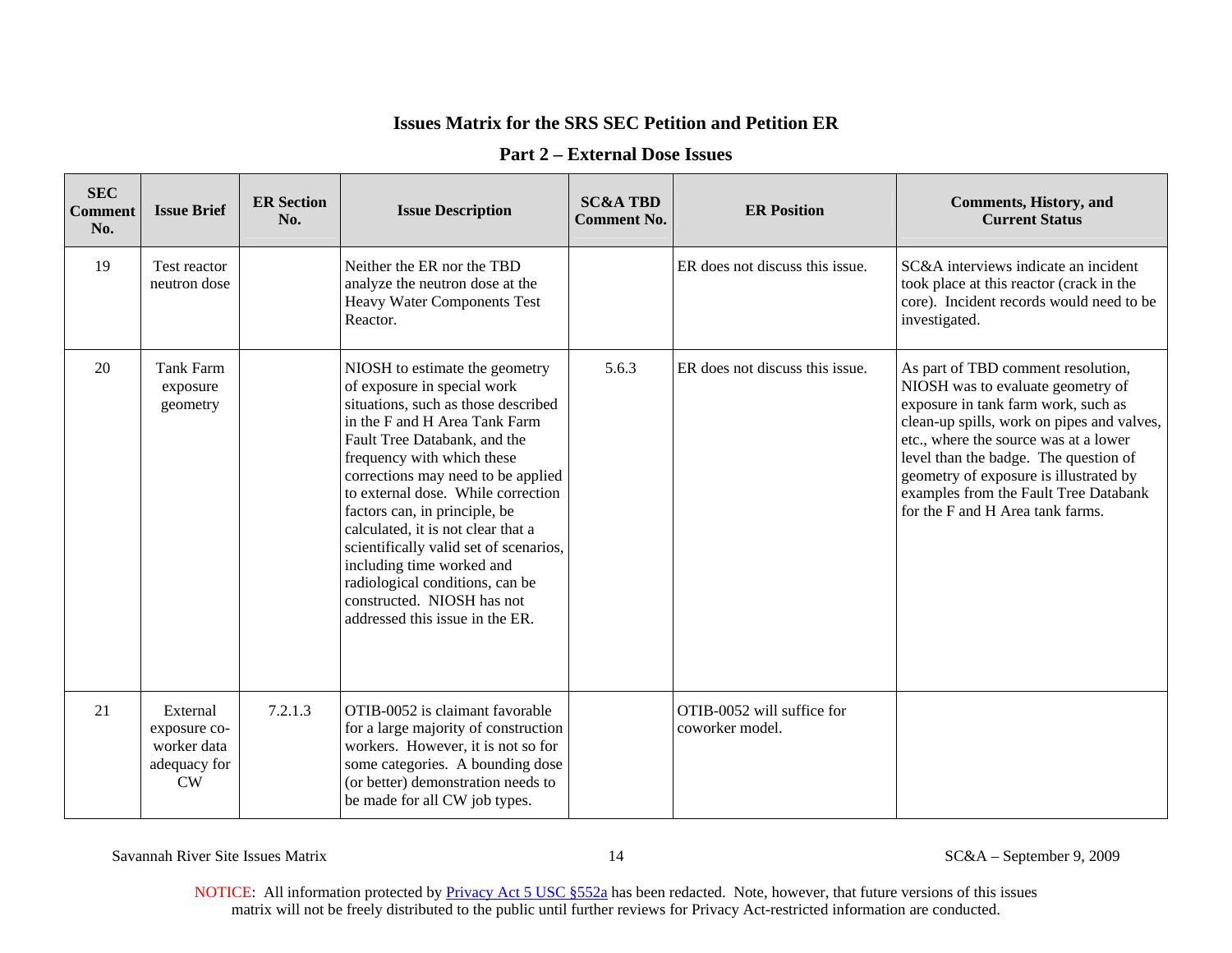#### **Part 2 – External Dose Issues**

| <b>SEC</b><br><b>Comment</b><br>No. | <b>Issue Brief</b>                                         | <b>ER Section</b><br>No. | <b>Issue Description</b>                                                                                                                                                                                                                                                                                                                                                                                                                                                                                                                     | <b>SC&amp;A TBD</b><br><b>Comment No.</b> | <b>ER Position</b>                                     | <b>Comments, History, and</b><br><b>Current Status</b>                                                                                                                                                                                                                                                                                                                                                                                                                     |
|-------------------------------------|------------------------------------------------------------|--------------------------|----------------------------------------------------------------------------------------------------------------------------------------------------------------------------------------------------------------------------------------------------------------------------------------------------------------------------------------------------------------------------------------------------------------------------------------------------------------------------------------------------------------------------------------------|-------------------------------------------|--------------------------------------------------------|----------------------------------------------------------------------------------------------------------------------------------------------------------------------------------------------------------------------------------------------------------------------------------------------------------------------------------------------------------------------------------------------------------------------------------------------------------------------------|
| 22                                  | Badges not<br>capturing<br>dose                            |                          | SC&A worker interviews suggest<br>that workers kept their badges out<br>of higher radiation areas in order<br>not to exceed dose limits, or<br>sometimes CW would be in<br>radiological situations without<br>knowing it (one incident is<br>described when workers were<br>working with radioactive tools<br>thought initially to be clean).                                                                                                                                                                                                |                                           |                                                        |                                                                                                                                                                                                                                                                                                                                                                                                                                                                            |
| 23                                  | External dose<br>recording<br>accuracy and<br>completeness | 7.3                      | Petitioners raise the issue of<br>working conditions with high dose<br>rates when badge dose may have<br>been under-recorded or not<br>recorded (such as weekend work)<br>and/or pencil dosimeters were off-<br>scale, or when there are zero doses<br>in the record. An issue connected<br>to this would be whether the<br><b>HPAREH</b> database reflects actual<br>work experience. Petitioners also<br>state that in some cases, workers<br>thought they were working in<br>clean areas that were then<br>determined to be contaminated. |                                           | Coworker and missed dose<br>approaches can bound dose. | An evaluation comparing pencil and<br>badge doses of the type that has been<br>done before would be recommended to<br>investigate this issue. SC&A is<br>conducting interviews that include<br>questions regarding working conditions.<br>The ability of a coworker model to<br>capture these kinds of problems raised in<br>the petition has not been the topic of<br>TBD comment resolution and, therefore,<br>would need to be addressed as part of the<br>SEC process. |

Savannah River Site Issues Matrix 15 SC&A – September 9, 2009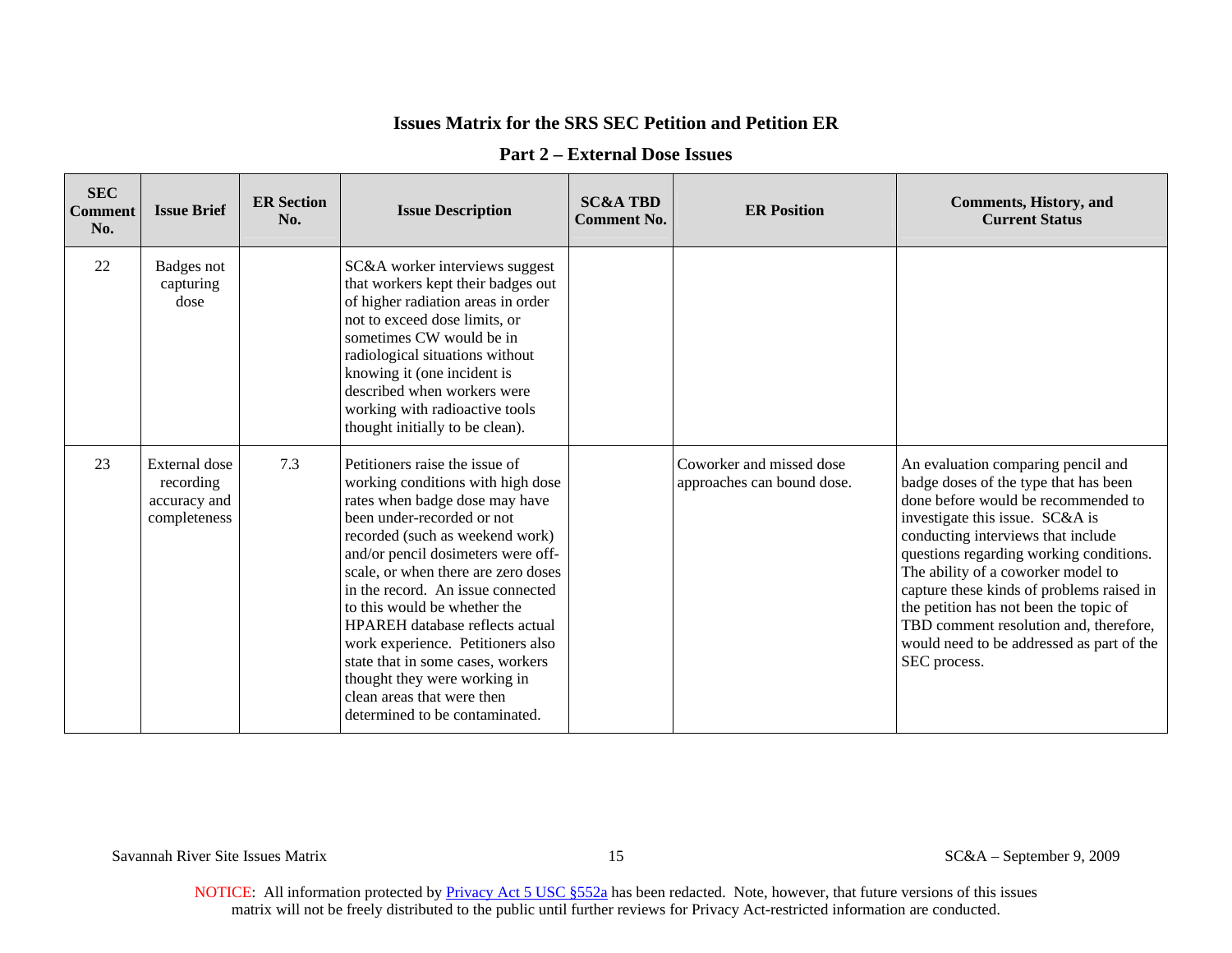|  |  | <b>Part 3 – Early Monitoring Data</b> |  |
|--|--|---------------------------------------|--|
|--|--|---------------------------------------|--|

| <b>SEC</b><br><b>Comment</b><br>No. | <b>Issue Brief</b>          | <b>ER Section</b><br>No. | <b>Issue Description</b>                                                                                                                                                                                                                                                                                                                                                                                                                                                                                                    | <b>SC&amp;A TBD</b><br><b>Comment No.</b> | <b>ER Position</b> | <b>History and Current Status</b>                                          |
|-------------------------------------|-----------------------------|--------------------------|-----------------------------------------------------------------------------------------------------------------------------------------------------------------------------------------------------------------------------------------------------------------------------------------------------------------------------------------------------------------------------------------------------------------------------------------------------------------------------------------------------------------------------|-------------------------------------------|--------------------|----------------------------------------------------------------------------|
| 24                                  | Early<br>monitoring<br>data | Various                  | The ER has addressed lack of<br>early monitoring data for many<br>workers and radionuclides by a<br>number of devices, including<br>building coworker models, using<br>reporting levels, using air<br>monitoring data, and estimating<br>neutron to photon ratios. While<br>each of these needs to be assessed<br>in its own right (as described in<br>the issues listed above), an overall<br>assessment of early recordkeeping<br>practices, adherence to<br>procedures, and adequacy of data<br>appears to be warranted. | 5                                         | Various.           | Early worker monitoring is also raised as<br>an issue in the SRS petition. |